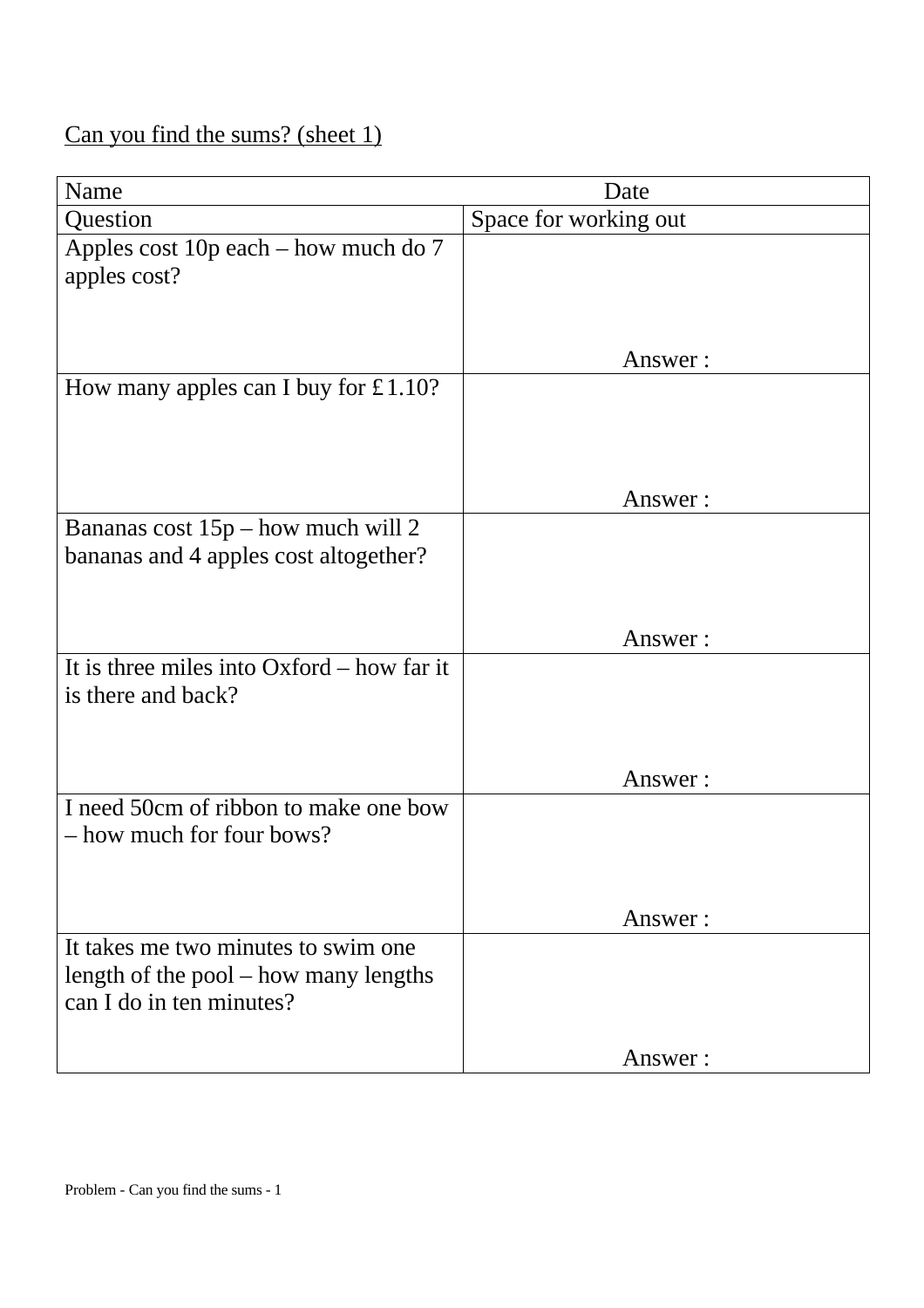# Can you find the sums? (sheet 2)

| Name                                                                                      | Date                  |
|-------------------------------------------------------------------------------------------|-----------------------|
| Question                                                                                  | Space for working out |
| Ice pops are $55p$ for $5 - how$ much<br>each?                                            |                       |
|                                                                                           | Answer:               |
| I have 24 sweets – how many each can<br>six children have?                                |                       |
|                                                                                           | Answer:               |
| Playtime starts at 10.30 and lasts 20<br>minutes – when does it finish?                   |                       |
|                                                                                           | Answer:               |
| You can use the computer for 10<br>minutes – how many children can use it<br>in one hour? |                       |
|                                                                                           | Answer:               |
| One apple weighs $120$ grams $-$ how<br>much do 5 apples weigh?                           |                       |
|                                                                                           | Answer:               |
| How many apples will there be in a 3kg<br>bag?                                            |                       |
|                                                                                           | Answer:               |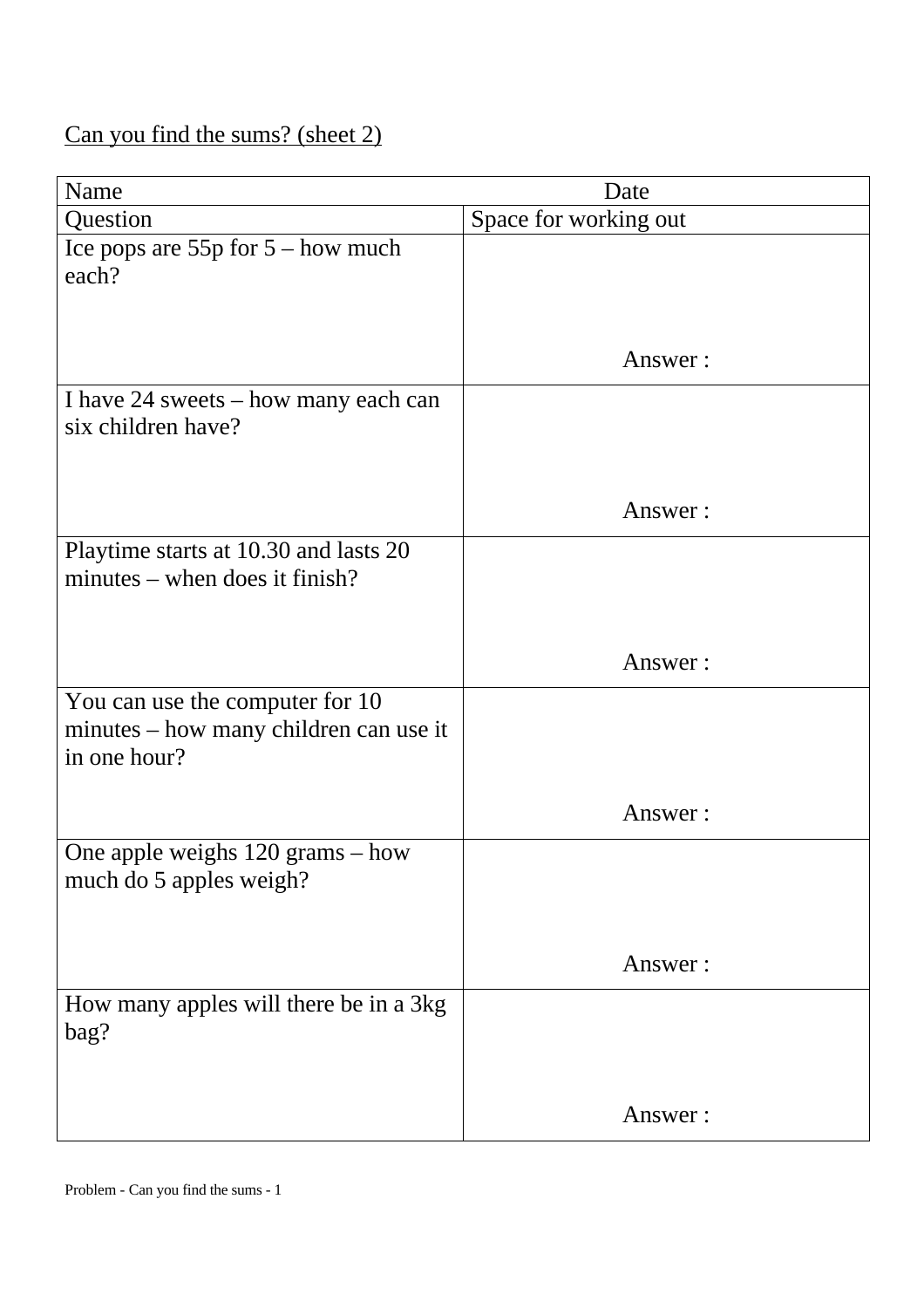# Can you find the sums? (sheet 3)

| Name                                                                                                   | Date                  |
|--------------------------------------------------------------------------------------------------------|-----------------------|
| Question                                                                                               | Space for working out |
| I have 23 pencils – how many more to<br>make 30?                                                       |                       |
|                                                                                                        | Answer:               |
| There are $30$ in the class $-$ two children<br>are on holiday – how many left?                        |                       |
|                                                                                                        | Answer:               |
| On the outing there 23 children in one<br>coach and $27$ in the other – how many<br>altogether?        |                       |
|                                                                                                        | Answer:               |
| There are 20 cars in the garage $-$ five<br>are sold $-$ how many left?                                |                       |
|                                                                                                        | Answer:               |
| There are 70 children altogether at the<br>pantomime $-34$ are from Cumnor, how<br>many from Appleton? |                       |
|                                                                                                        | Answer:               |
| Only 100 tickets are in the raffle. I have<br>sold 37, how many are left?                              |                       |
|                                                                                                        | Answer:               |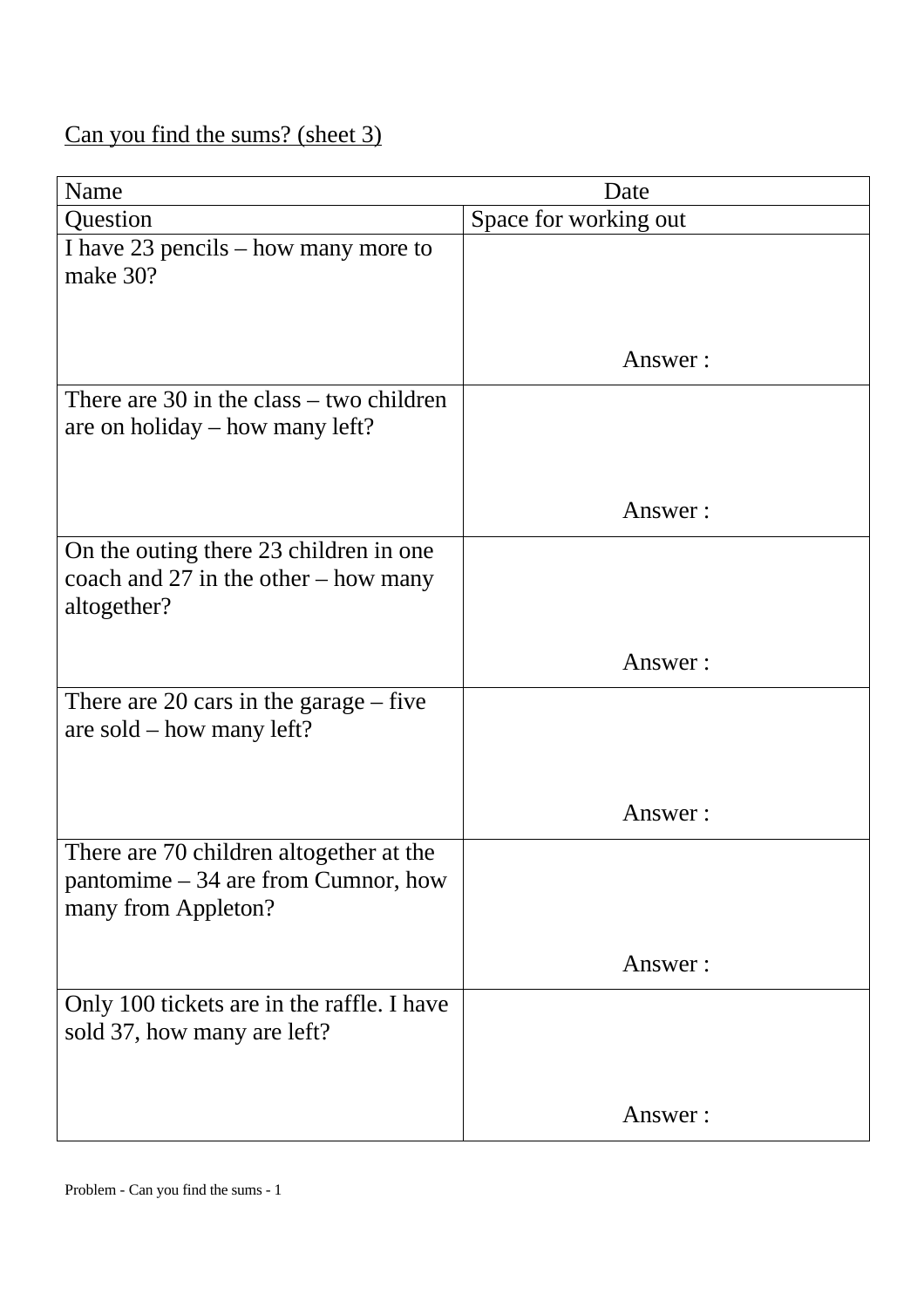# Can you find the sums? (sheet 4)

| Name                                     | Date                  |
|------------------------------------------|-----------------------|
| Question                                 | Space for working out |
| There are 40 cows on the farm, and the   |                       |
| farmer has milked 18 of them $-$ how     |                       |
| many left to milk?                       |                       |
|                                          |                       |
|                                          | Answer:               |
| There are 60 minutes for lunch and       |                       |
| play. If you take 24 minutes to eat, how |                       |
| many minutes are left for playtime?      |                       |
|                                          |                       |
|                                          | Answer:               |
| There are 80 people waiting for a train, |                       |
| but only 39 can get on. How many will    |                       |
| have to wait for the next train?         |                       |
|                                          |                       |
|                                          | Answer:               |
| At the cinema 90 people are waiting to   |                       |
| go in. 53 are going to see 'Antz' – how  |                       |
| many are going to see 'Bug's Life'?      |                       |
|                                          |                       |
|                                          | Answer:               |
| Tim has 75p pocket money every week      |                       |
| - how many weeks must he save to buy     |                       |
| a kite for £3?                           |                       |
|                                          |                       |
|                                          | Answer:               |
| If he had 60p a week, and the kite was   |                       |
| £3.60, how many weeks saving then?       |                       |
|                                          |                       |
|                                          | Answer:               |
|                                          |                       |